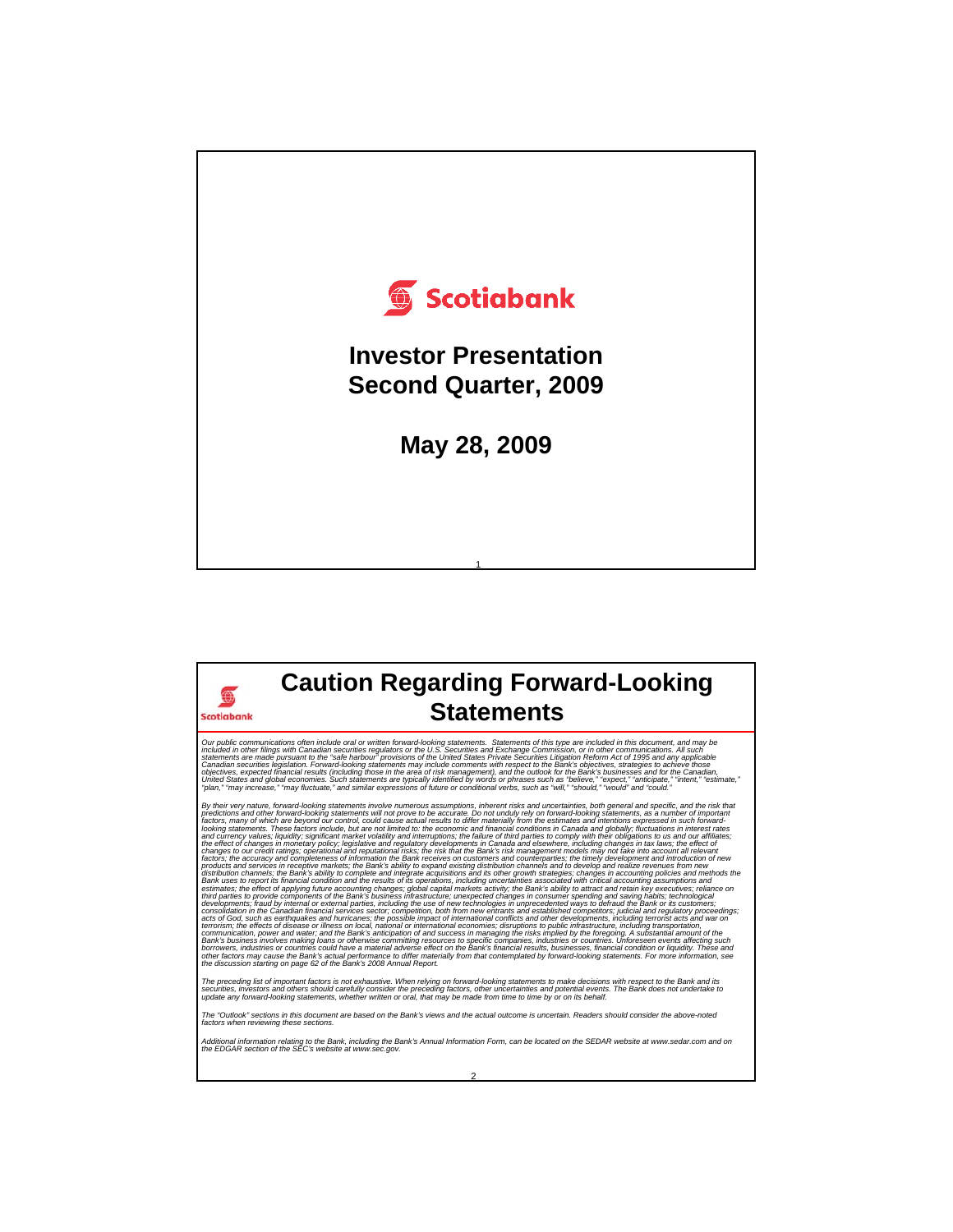

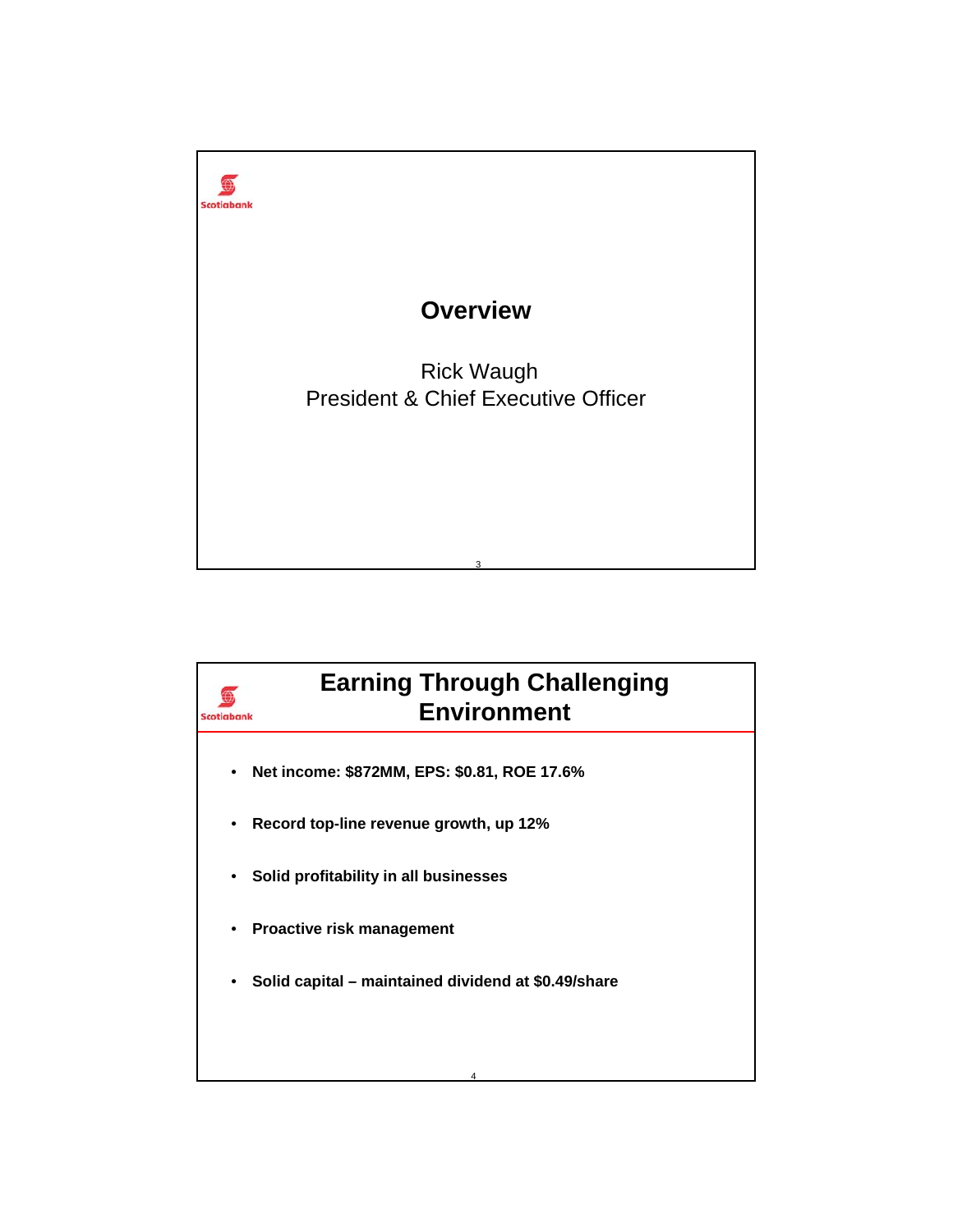

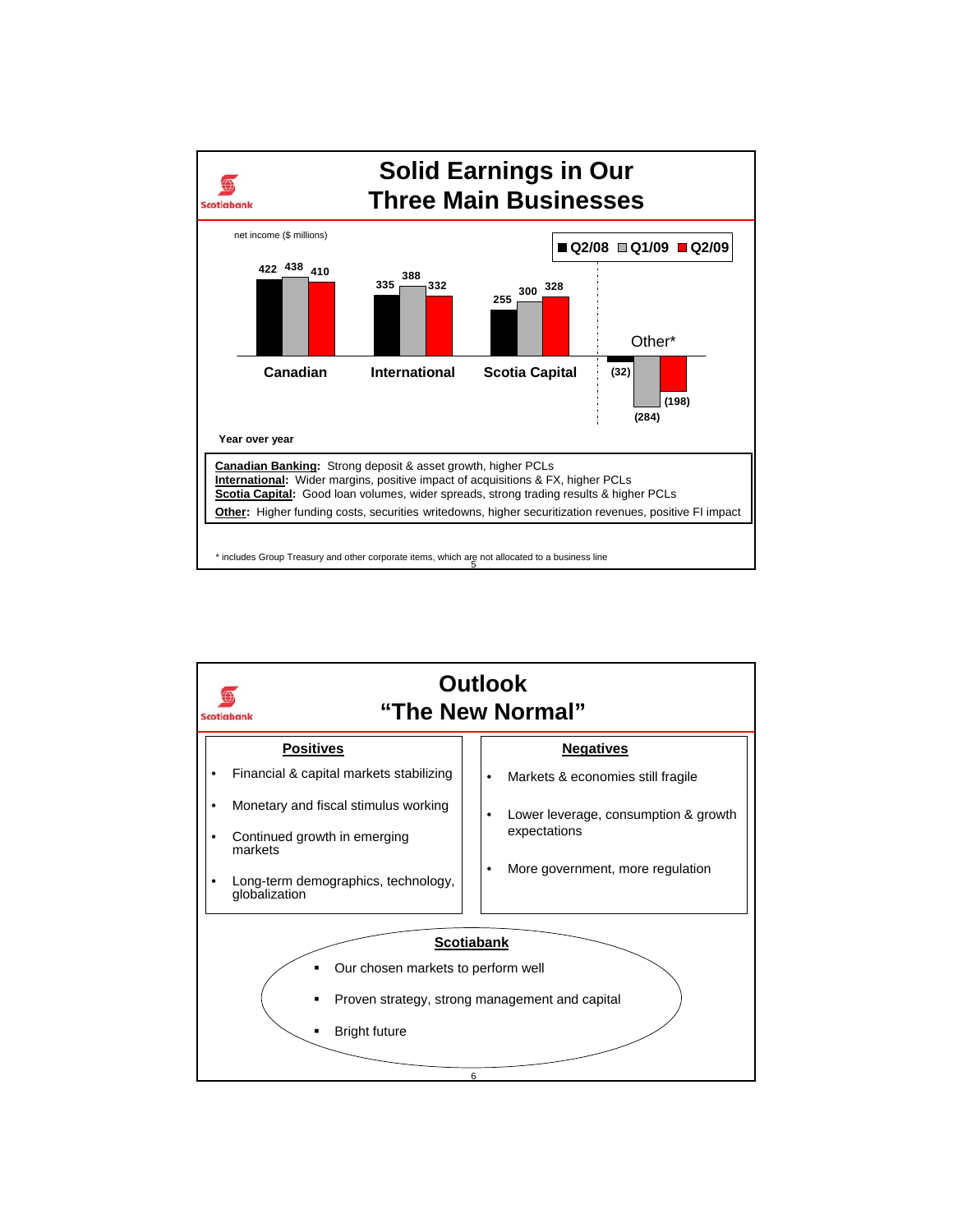

| \$872<br>\$0.81                         | $+4%$<br>$+1\%$               | (11)%                                     |  |  |  |  |
|-----------------------------------------|-------------------------------|-------------------------------------------|--|--|--|--|
|                                         |                               |                                           |  |  |  |  |
|                                         |                               | (16)%                                     |  |  |  |  |
| 17.6%<br>70 bps<br>51.4%<br>$(730)$ bps |                               | $(380)$ bps                               |  |  |  |  |
|                                         |                               | $(340)$ bps                               |  |  |  |  |
| <b>Quarter over quarter</b>             |                               |                                           |  |  |  |  |
|                                         |                               |                                           |  |  |  |  |
|                                         |                               |                                           |  |  |  |  |
|                                         | Growth in net interest income | Stronger trading, securitization revenues |  |  |  |  |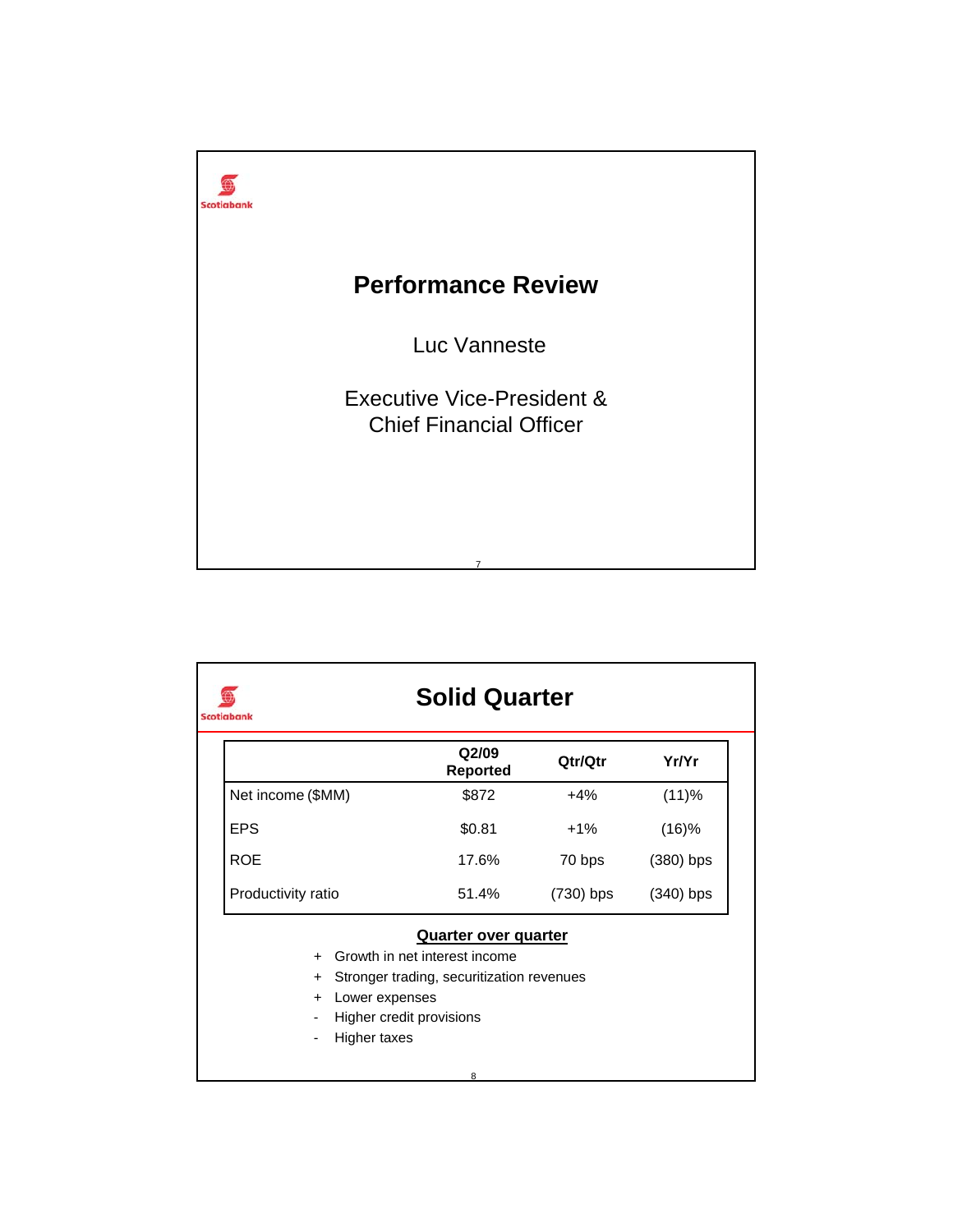| <b>Item</b>                            | Pre-tax<br>(\$MM) | After-tax<br>(\$MM) | <b>EPS</b><br>Impact | <b>Business Line; Line Item</b>                                |
|----------------------------------------|-------------------|---------------------|----------------------|----------------------------------------------------------------|
| <b>AFS securities</b><br>write-downs*  | (104)             | (70)                | (0.07)               | <b>Other:</b> Other Income (97)<br><b>SC:</b> Other Income (7) |
| Credit card sale in<br><b>Mexico</b>   | (36)              | (26)                | (0.03)               | Int'I: Other Income                                            |
| Provisions release in<br><b>Mexico</b> | 29                | 21                  | 0.02                 | Int'l: PCLs                                                    |

9

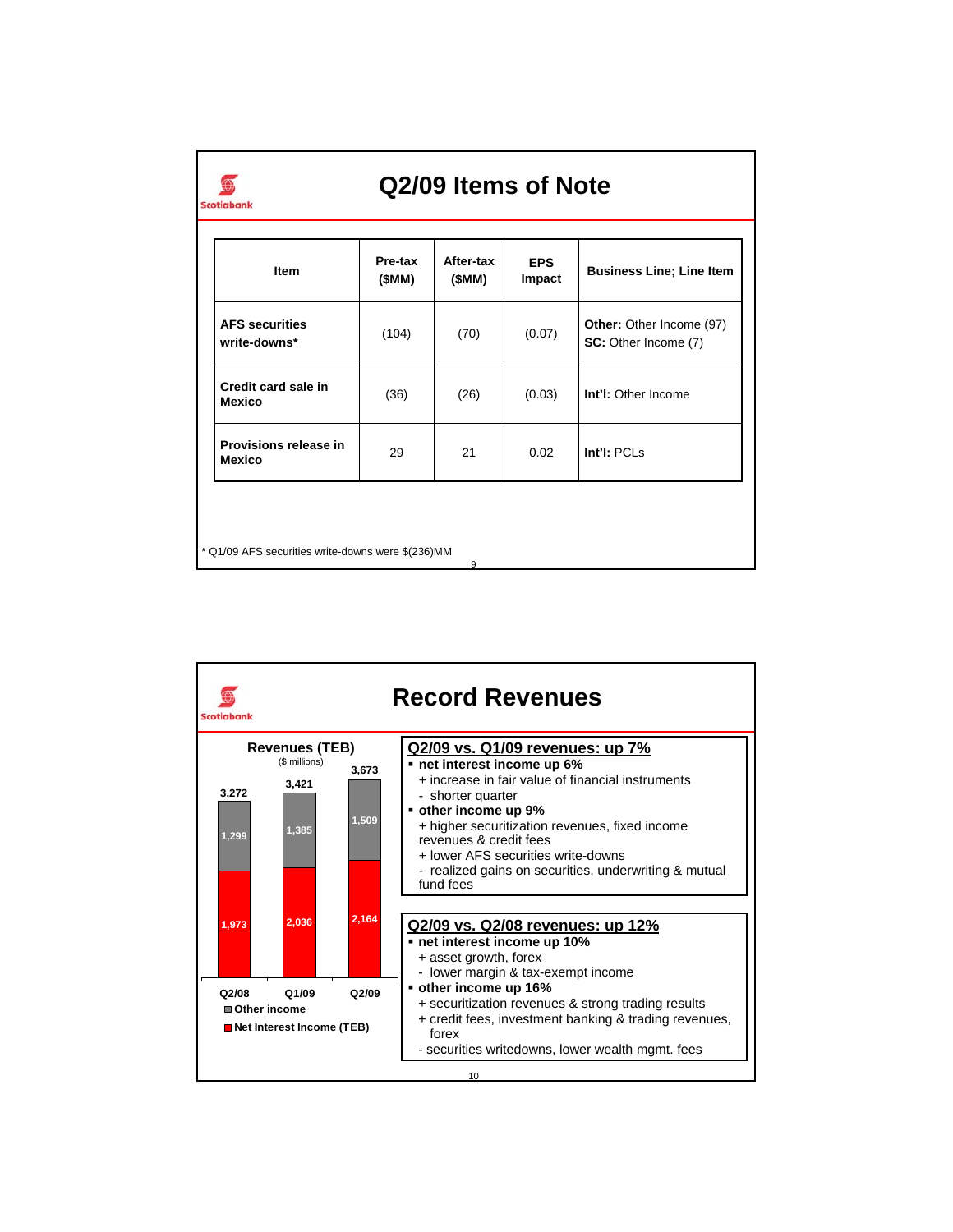

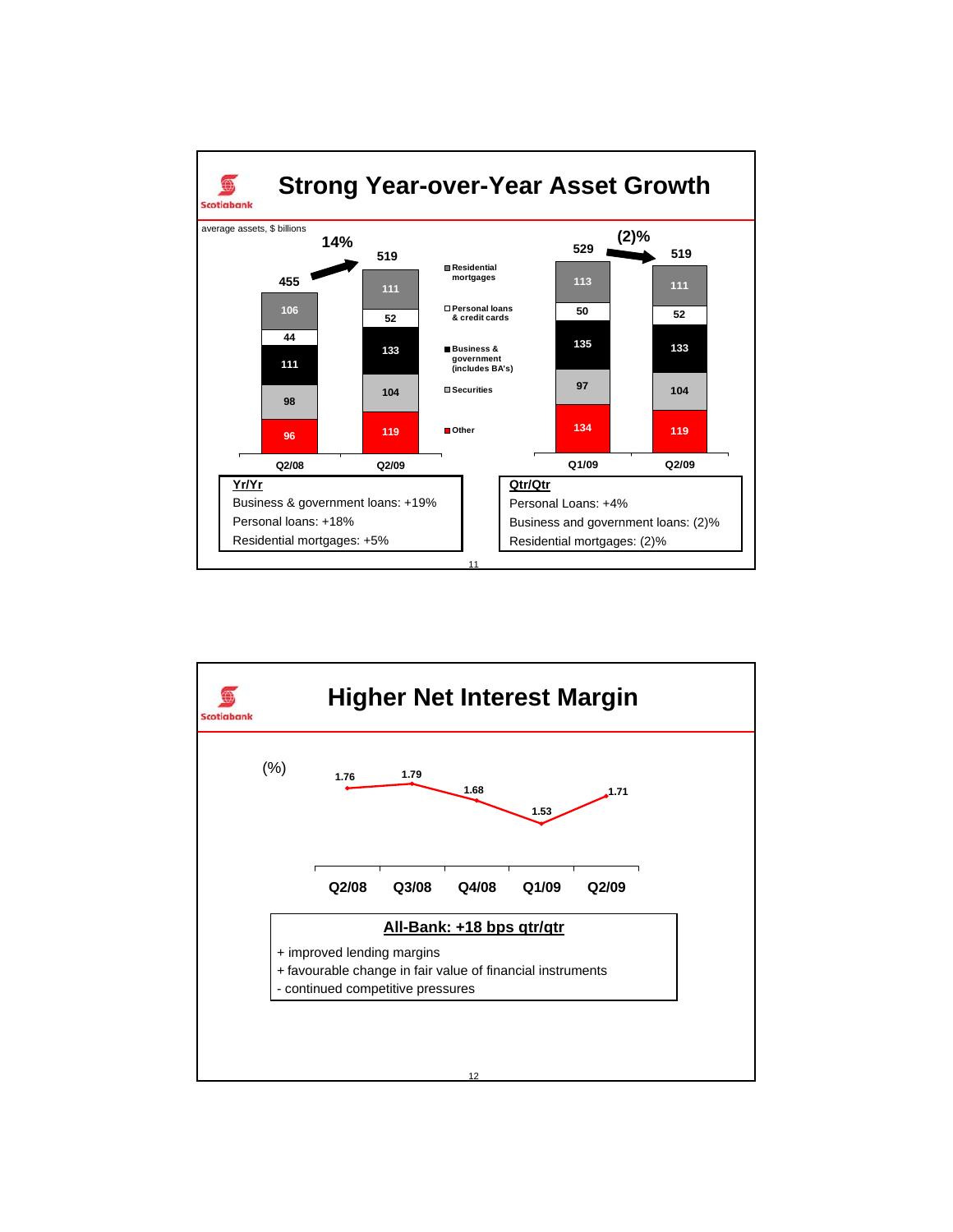

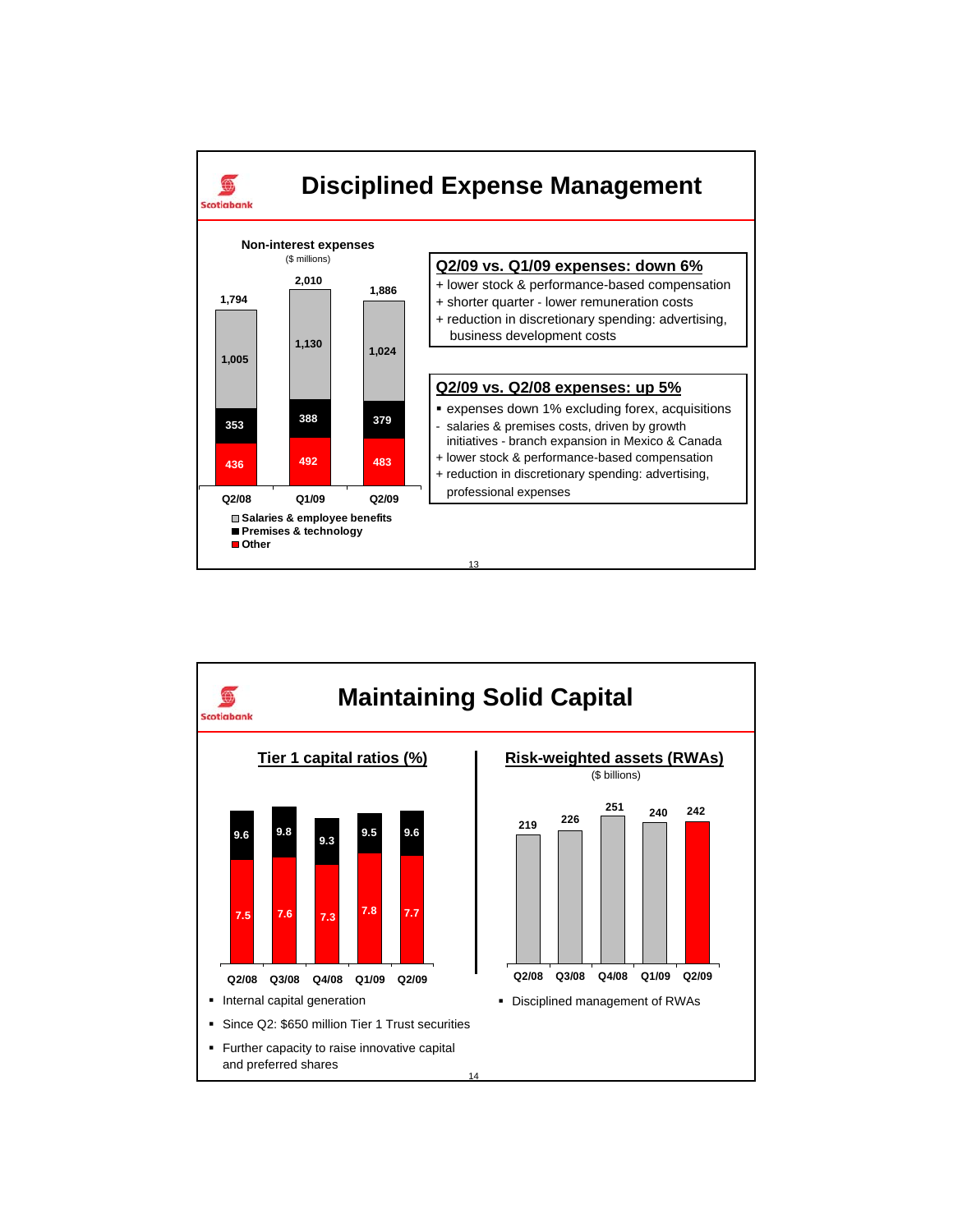

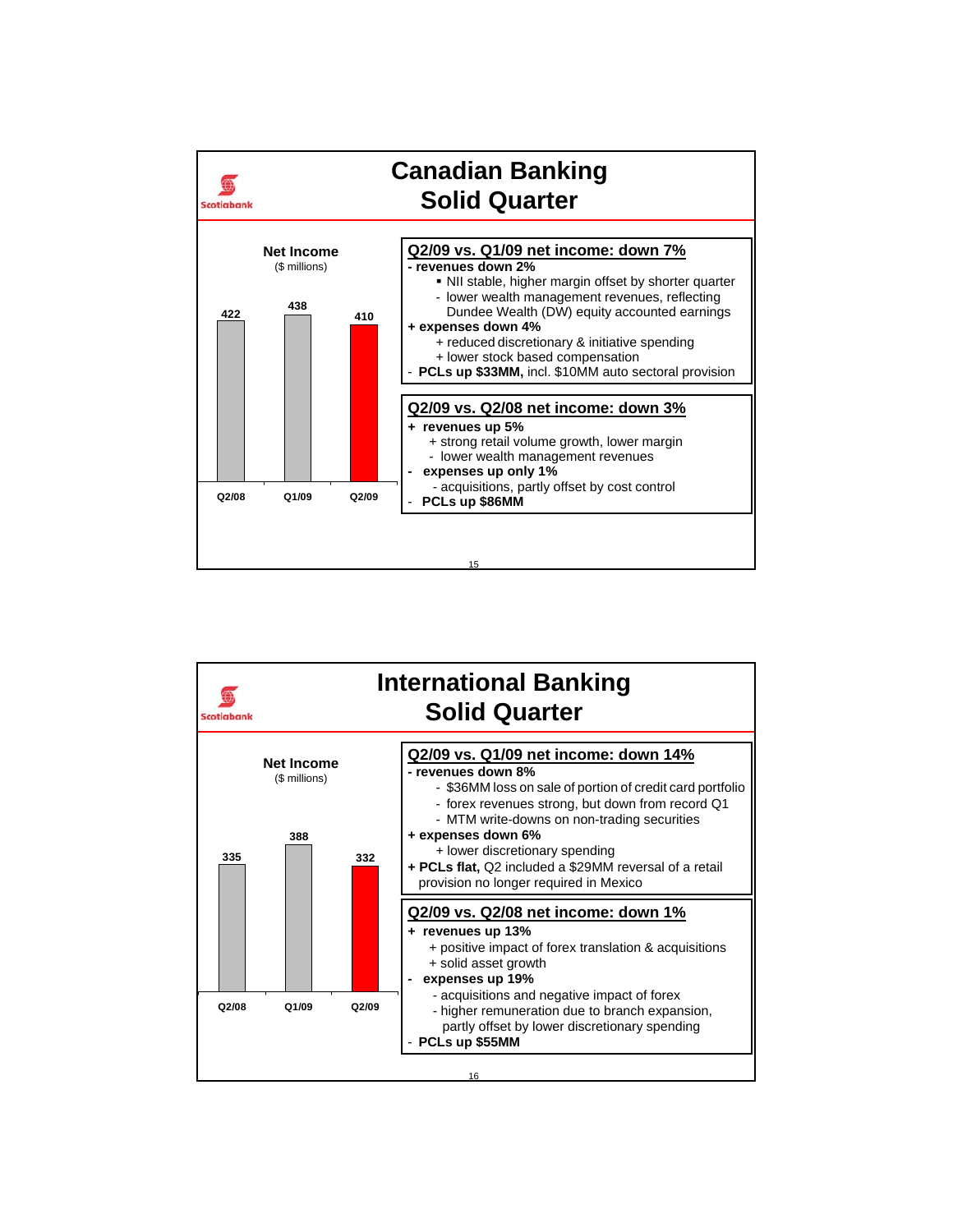

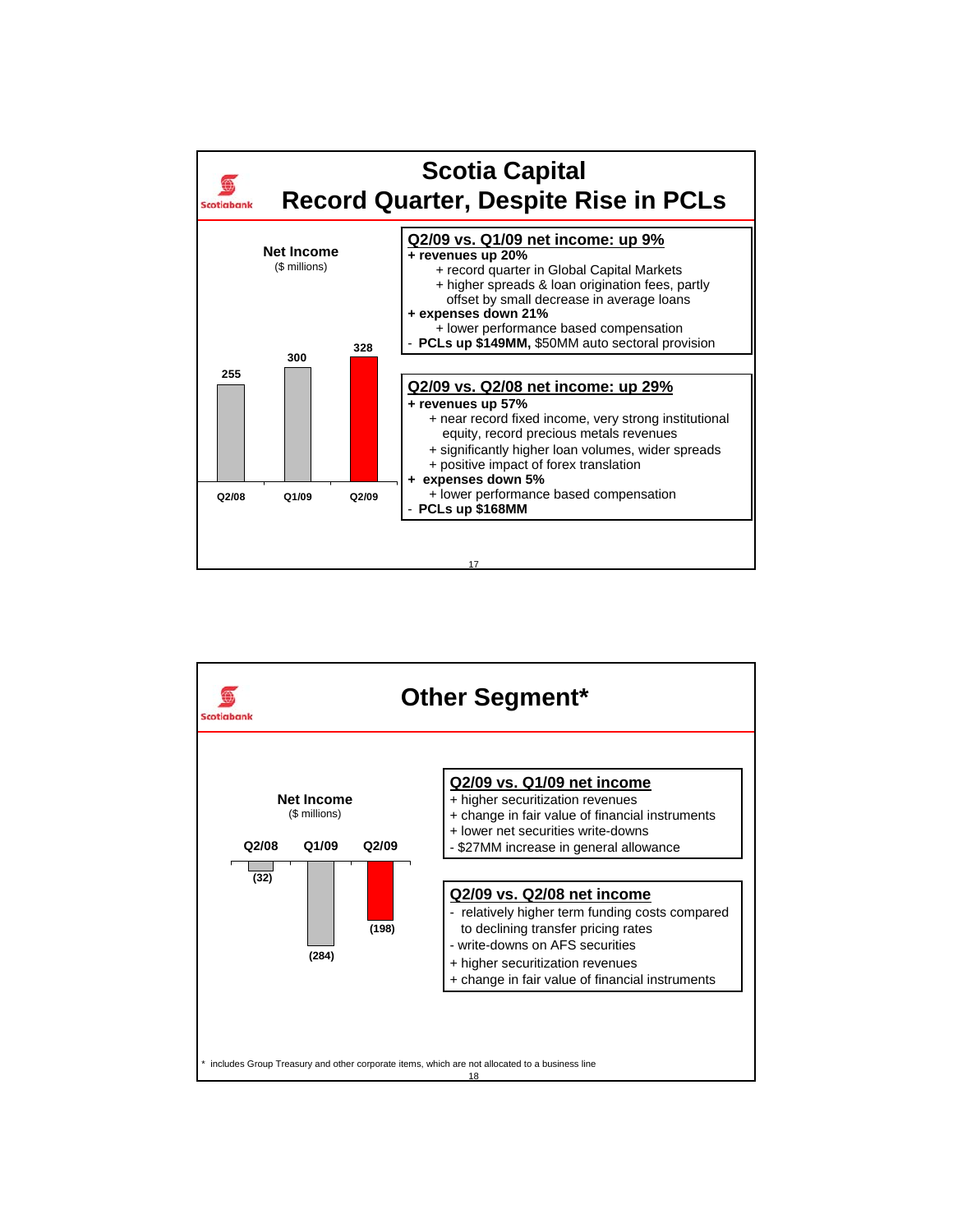

| <b>Canadian Banking</b><br><b>Outlook</b>                                                                                       |
|---------------------------------------------------------------------------------------------------------------------------------|
| Revenue & Volume growth<br>- Cautiously optimistic on asset growth despite downturn<br>- Deposits growth strong, but moderating |
| <b>Acquisition integration</b><br>- Re-branding of E*TRADE to Scotia iTRADE<br>- CI & Dundee                                    |
| <b>Expenses well managed</b>                                                                                                    |
| Provisions impacted by challenging economic<br>conditions, but within expectations                                              |
| 20                                                                                                                              |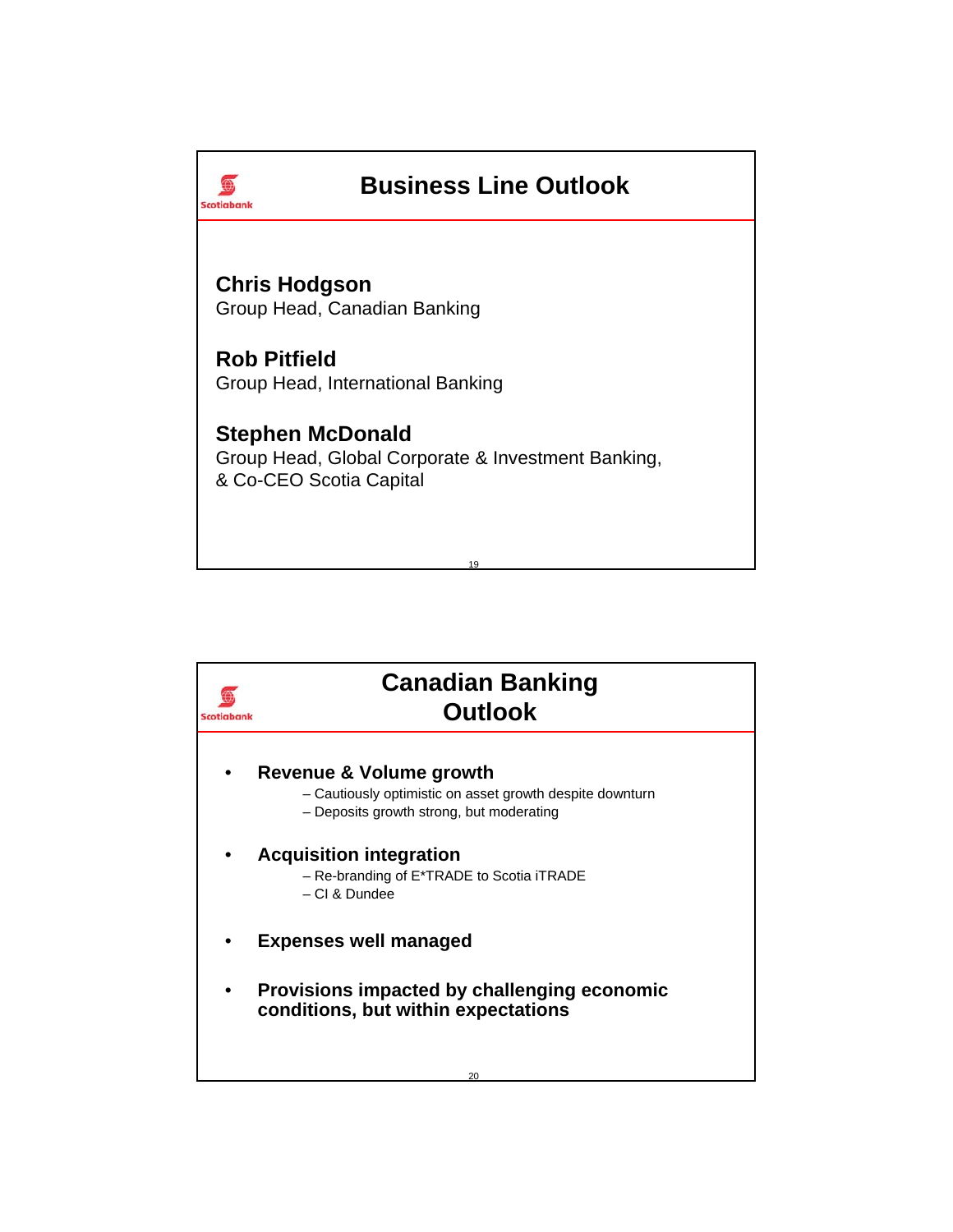

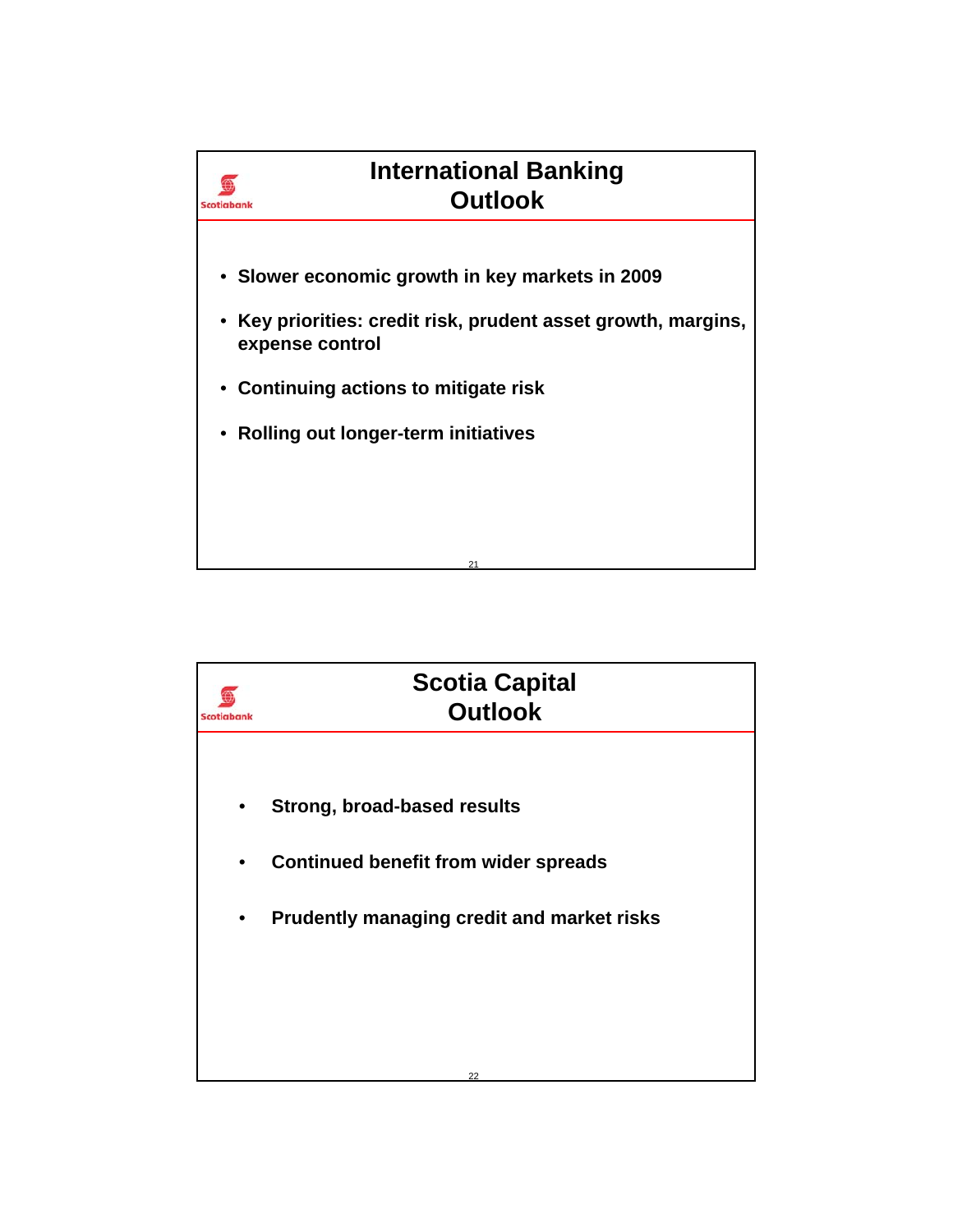

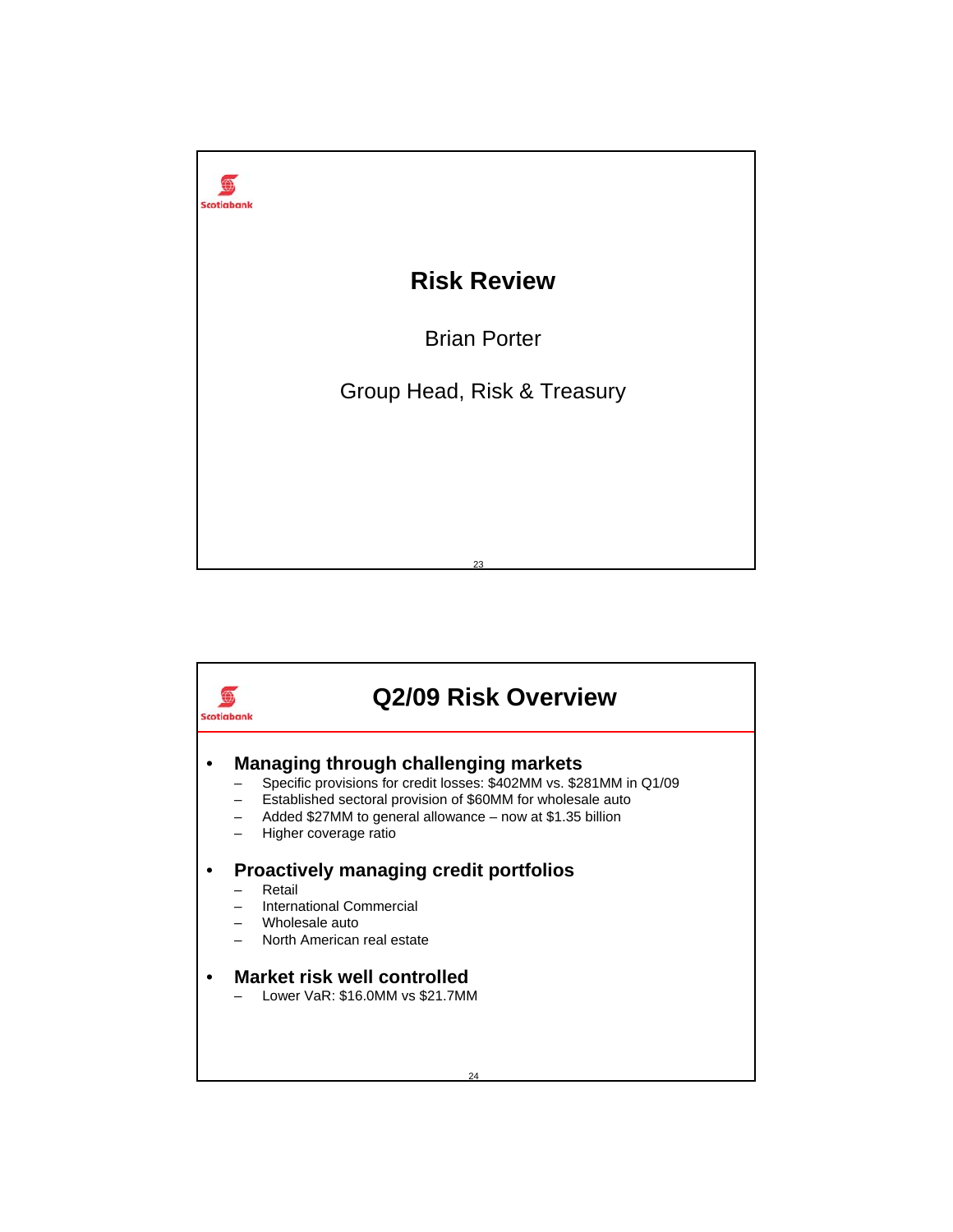| \$ millions       |       |       |                 |       |        |
|-------------------|-------|-------|-----------------|-------|--------|
|                   | Q2/08 | Q3/08 | Q4/08           | Q1/09 | Q2/09  |
| Canadian P&C      |       |       |                 |       |        |
| Retail            | 82    | 77    | 78              | 122   | 126    |
| Commercial        | 20    | 22    | $\overline{29}$ | 33    | 52     |
|                   | 102   | 99    | 107             | 155   | 178    |
| International P&C |       |       |                 |       |        |
| Retail            | 69    | 81    | 105             | 130   | 125    |
| Commercial        | (9)   | (25)  | (15)            | (14)  | (10)   |
|                   | 60    | 56    | 90              | 116   | 115    |
| Scotia Capital    | (9)   | 4     | 10              | 10    | $109+$ |
|                   | 153   | 159   | 207             | 281   | 402    |
| PCL ratio (bps)   | 24    | 23    | 29              | 37    | 56     |

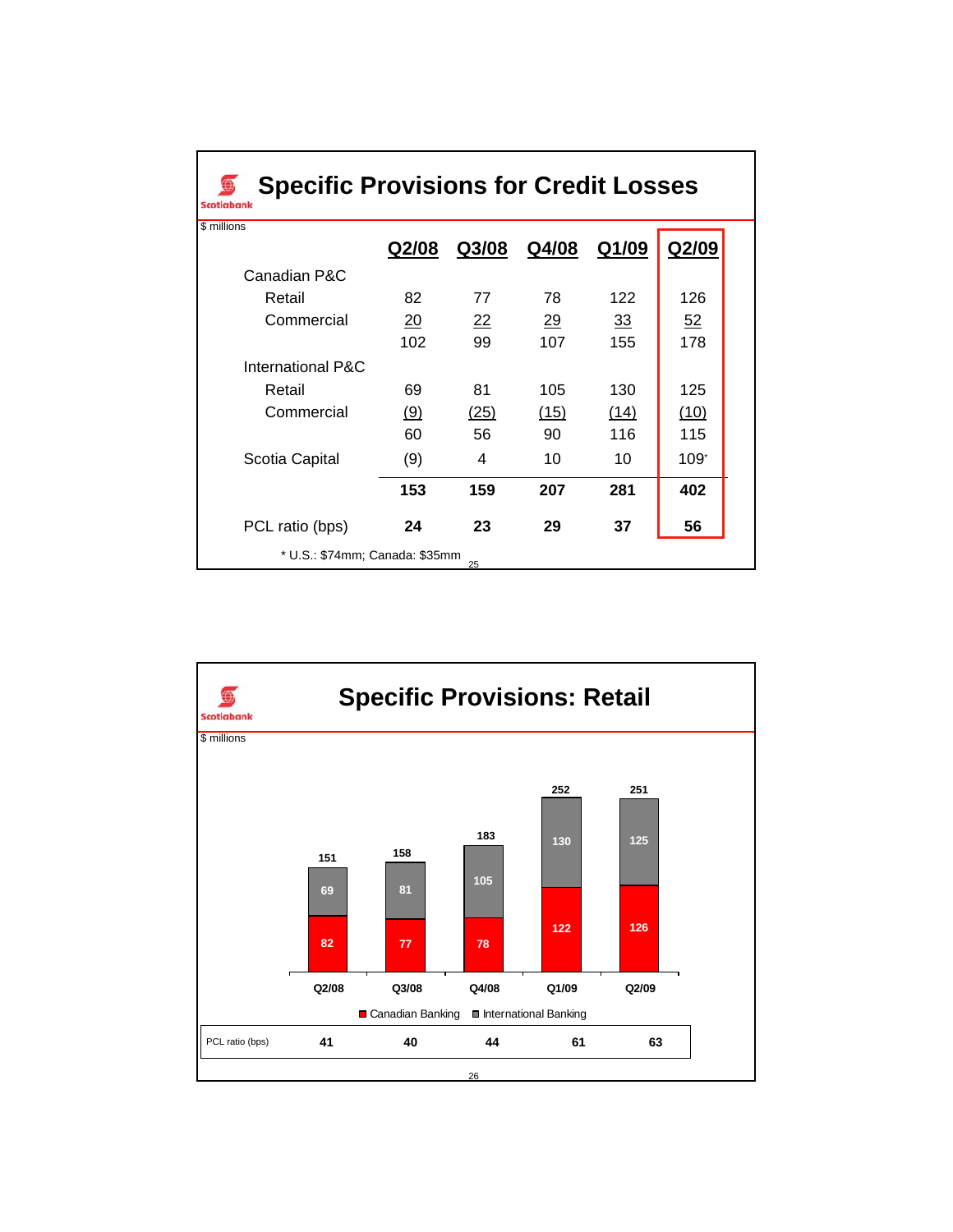

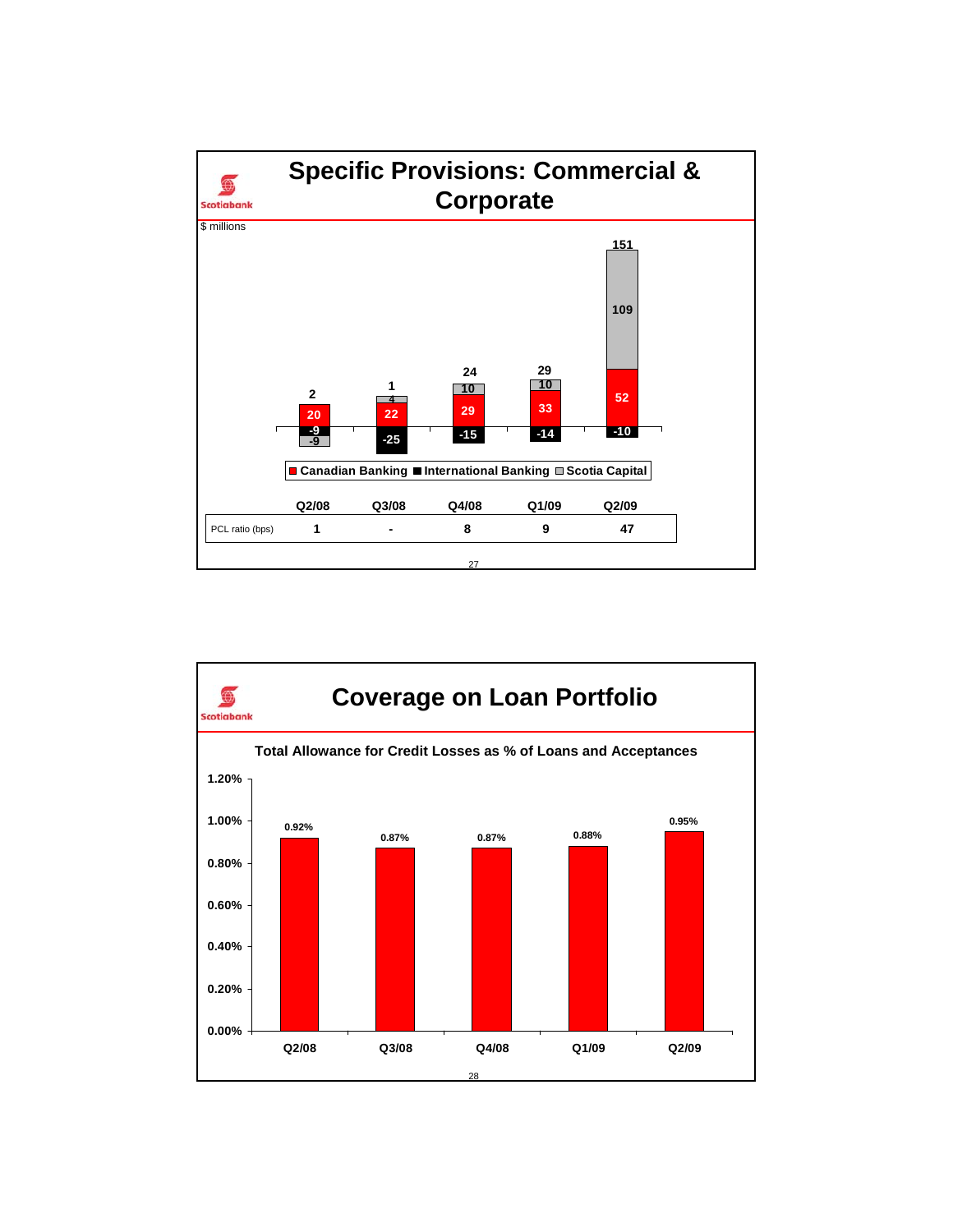

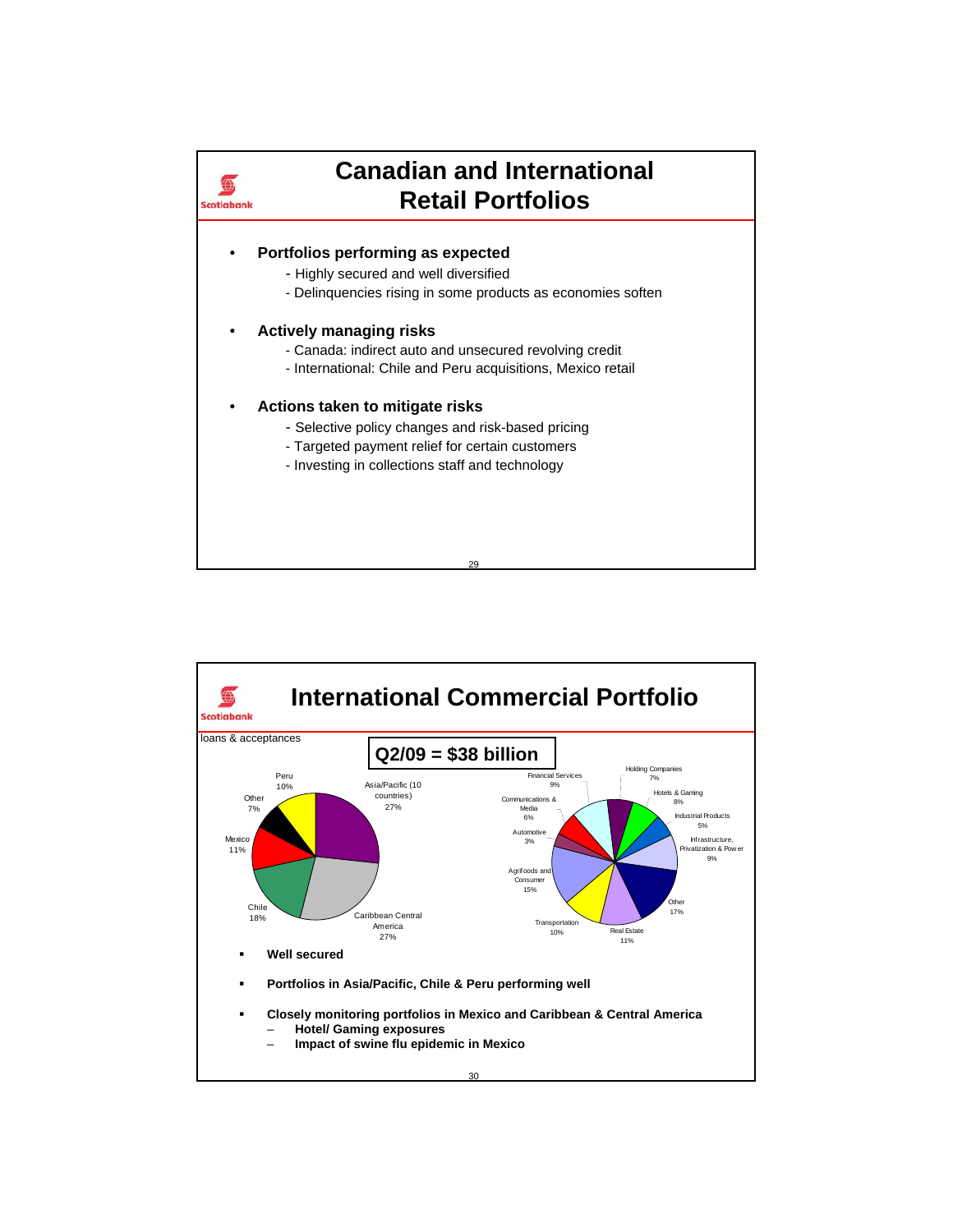### $\bigoplus$

Scotlabank

# **Wholesale Auto Portfolio**

| \$ billions                | Canada | <u>U.S.</u> | Other                    | Total $(1)$<br>Q2/09 | Total <sup>(1)</sup><br>Q1/09 |
|----------------------------|--------|-------------|--------------------------|----------------------|-------------------------------|
| OEM <sup>(2)</sup>         | 0.1    | 0.1         | $\overline{\phantom{a}}$ | 0.2                  | 0.6                           |
| Finance & Leasing          | 0.6    | 0.3         | 0.2                      | 1.1                  | 1.2                           |
| <b>Parts Manufacturers</b> | 0.3    | 0.4         | 0.1                      | 0.8                  | 0.8                           |
| Dealers/Floorplan          | 2.9    | $\,$        | $\overline{\phantom{a}}$ | 2.9                  | 3.0                           |
|                            | 3.9    | 0.8         | 0.3                      | 5.0                  | 5.6                           |

**GM & Chrysler only 11% of total dealer exposure**

- **Portfolio regularly stress tested**
- **\$60 million sectoral provision**
- **Year-to-date PCL ratio: 22bps**

(1) loans and acceptances (2) Original Equipment Manufacturers

31

| <b>Scotiabank</b>                 |               |             | <b>North American Real Estate</b> |                      |
|-----------------------------------|---------------|-------------|-----------------------------------|----------------------|
| \$ billions                       | <b>Canada</b> | <u>U.S.</u> | Total $(1)$<br>Q2/09              | Total $(1)$<br>Q1/09 |
| Residential                       | 3.4           | 0.4         | 3.8                               | 3.8                  |
| Commercial & Industrial<br>Office | 1.0<br>0.6    | 0.1         | 1.0<br>0.7                        | 1.2<br>0.6           |
| Retail                            | 0.9           | 0.3         | 1.2                               | 1.0                  |
| <b>REITS</b>                      | 0.5           | 1.3         | 1.8                               | $2.2\phantom{0}$     |
|                                   | 6.4           | 2.1         | 8.5                               | 8.8                  |

**Cdn. Residential: Single Family (55%), Condominium (30%), Income Producing (15%)**

- **Development deals with experienced, long-term clients**
- **REITs are primarily liquidity facilities to investment grade borrowers**
- **Year-to-date PCL ratio: 29bps primarily relating to US condo construction**

(1) loans and acceptances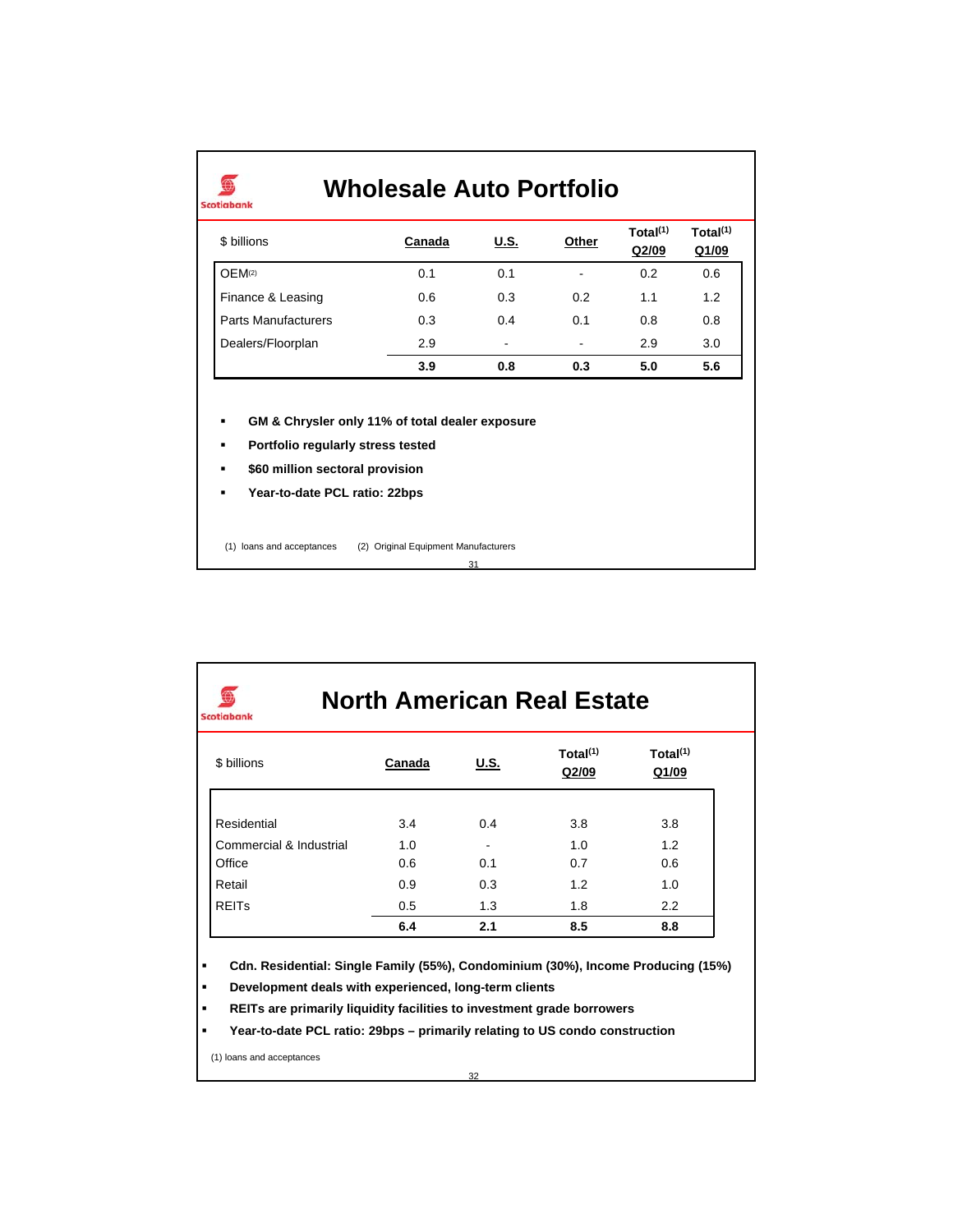

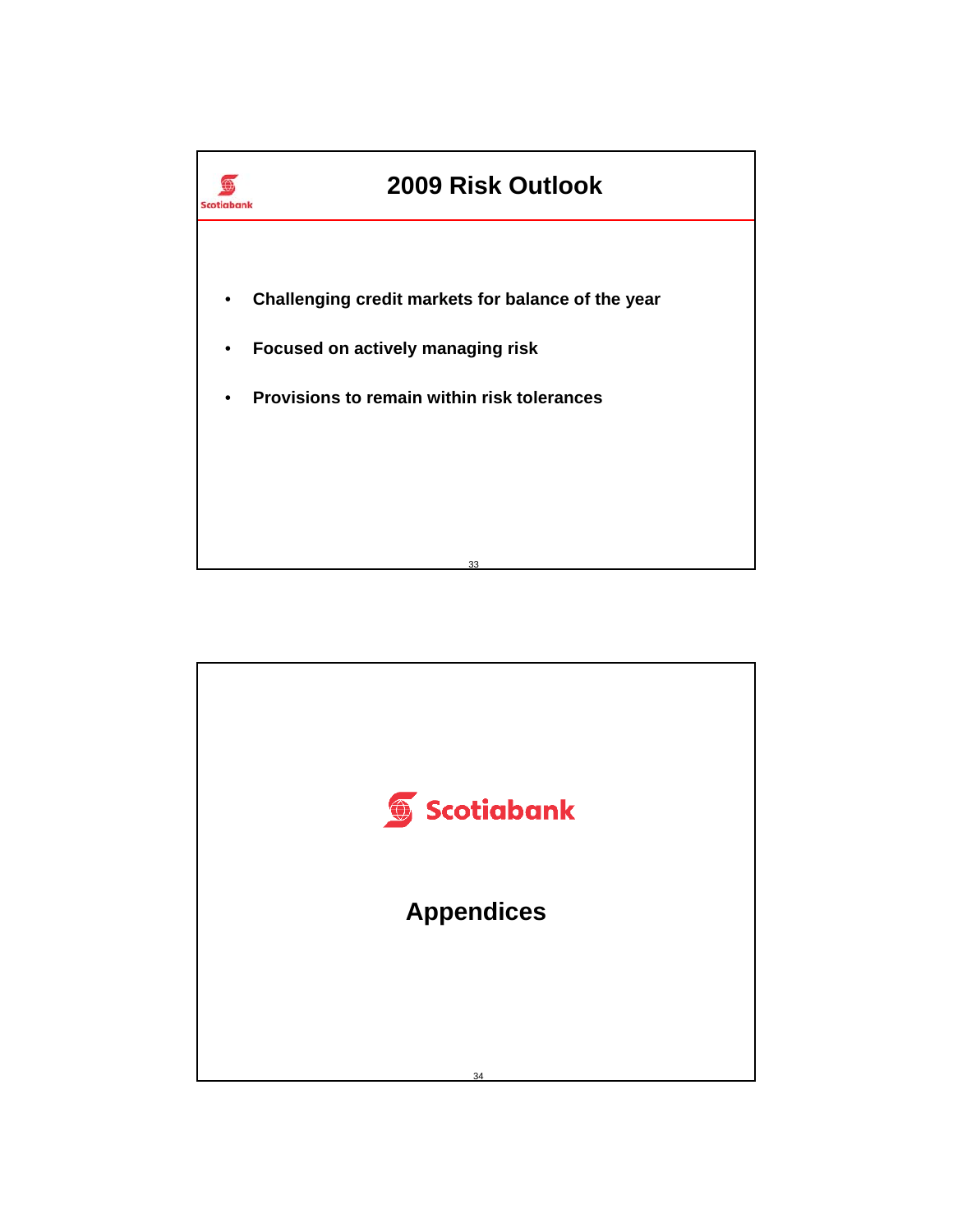| <b>Solid Quarter</b><br>Scotiabank |                                          |       |               |                                                                                                                                                               |  |  |  |
|------------------------------------|------------------------------------------|-------|---------------|---------------------------------------------------------------------------------------------------------------------------------------------------------------|--|--|--|
| (SMM)                              | Q2/09                                    | Q1/09 | Change<br>Q/Q | <b>Comments on Q/Q Movements</b>                                                                                                                              |  |  |  |
| <b>NII</b>                         | 1,147                                    | 1.146 | $+1$          | • higher margin & volume growth, offset by shorter<br>quarter                                                                                                 |  |  |  |
| Other<br>Income                    | 524                                      | 556   | (32)          | • lower income recognition on DW investment<br>. lower wealth management revenues, seasonally<br><b>lower VISA fees</b><br>• higher credit fees in Commercial |  |  |  |
| <b>Expenses</b>                    | 899<br>934<br>$+35$                      |       |               | strong cost control program, timing & shorter<br>quarter<br>. lower volume related & stock-based compensation                                                 |  |  |  |
| <b>PCL</b>                         | 188<br>155<br>(33)<br>410<br>438<br>(28) |       |               | • \$10MM sectoral provision for Auto<br>• retail PCLs stable<br>• higher PCLs in Commercial                                                                   |  |  |  |
| <b>Net Income</b>                  |                                          |       |               | stable underlying earnings<br>• benefitting from prudent expense & risk<br>management                                                                         |  |  |  |
|                                    |                                          |       |               | 35                                                                                                                                                            |  |  |  |

**Canadian Banking**

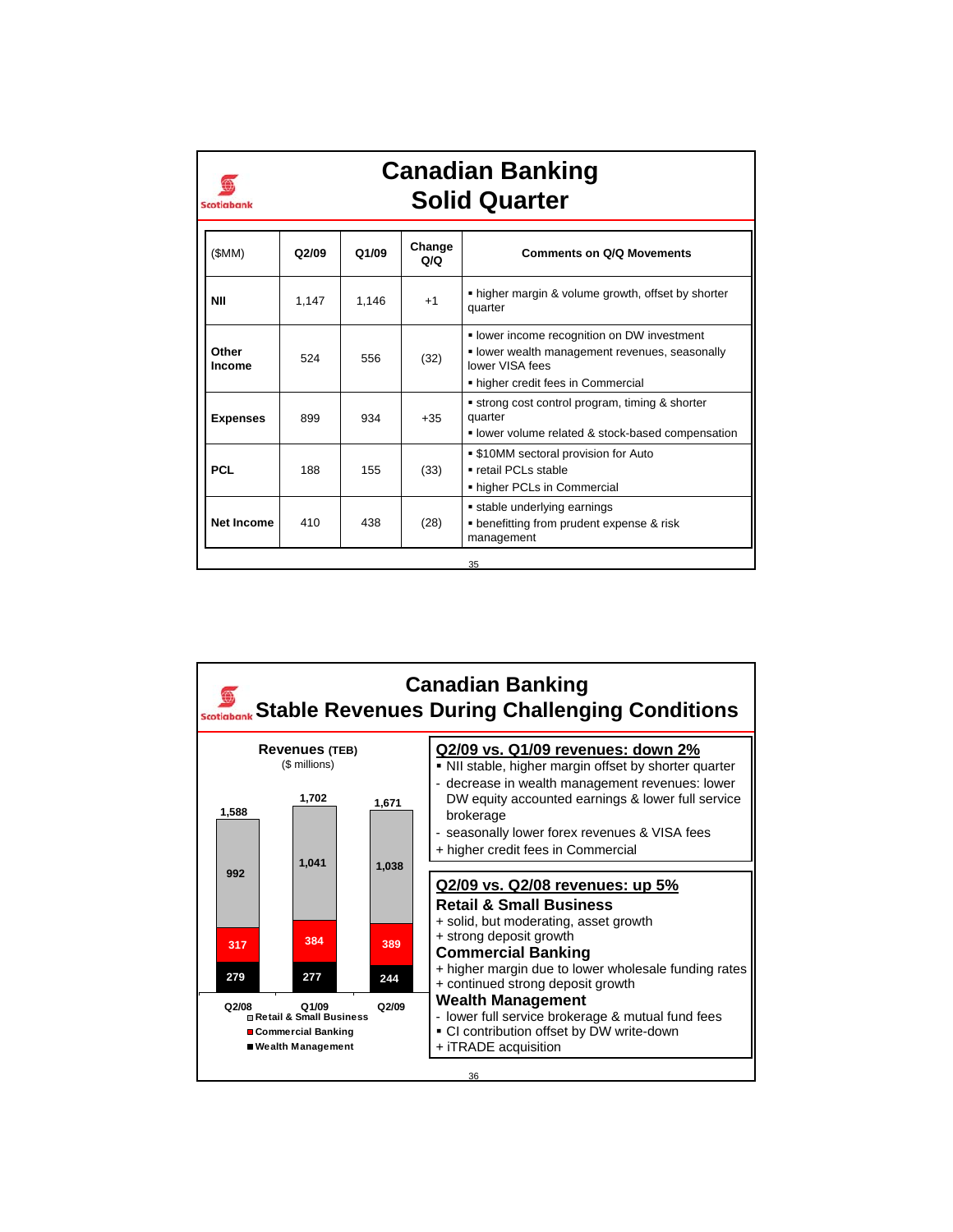| <b>Canadian Banking</b><br><b>Solid Volume Growth</b><br>Scotiabank |       |       |                                |        |  |  |  |
|---------------------------------------------------------------------|-------|-------|--------------------------------|--------|--|--|--|
|                                                                     |       |       |                                |        |  |  |  |
| Q2/09                                                               | Q1/09 | Q2/08 | Y/Y                            | Q/Q    |  |  |  |
| 118.0                                                               | 118.2 | 108.8 | 8.4%                           | (0.1)% |  |  |  |
| 34.2                                                                | 33.0  | 28.2  | 21.1%                          | 3.5%   |  |  |  |
| 9.1                                                                 | 9.1   | 8.7   | 5.5%                           | 0.7%   |  |  |  |
| 25.7                                                                | 26.3  | 25.6  | 0.5%                           | (2.3)% |  |  |  |
| 92.3                                                                | 91.4  | 83.6  | 10.4%                          | 0.9%   |  |  |  |
| 48.9                                                                | 48.8  | 42.0  | 16.4%                          | 0.2%   |  |  |  |
| * before securitization<br>Includes ScotiaLine VISA                 |       |       |                                |        |  |  |  |
|                                                                     |       |       | <b>Average Balances (\$BN)</b> |        |  |  |  |

## **International Banking Solid Underlying Quarter**

 $\overline{\mathbb{S}}$ Scotiabank

| NII<br>Other<br>Income | 959<br>349 | 947 | $+12$ | • improved margins<br>• moderating loan growth                                                                                              |
|------------------------|------------|-----|-------|---------------------------------------------------------------------------------------------------------------------------------------------|
|                        |            |     |       |                                                                                                                                             |
|                        |            | 471 | (122) | • \$(36) MM loss on sale of portion of card portfolio<br>• MTM loss on non-trading securities<br>· lower forex revenues                     |
| Expenses               | 729        | 772 | (43)  | • reflects cost containment & operating improvement<br>efforts, as well as some timing                                                      |
| PCL                    | 115        | 116 | (1)   | • benefit from reversal of a \$29MM retail provision no<br>longer required in Mexico<br>· positive impact from increased collection efforts |
| Net Income             | 332        | 388 | (56)  | . down from record Q1<br>• continued focus on expense & risk management                                                                     |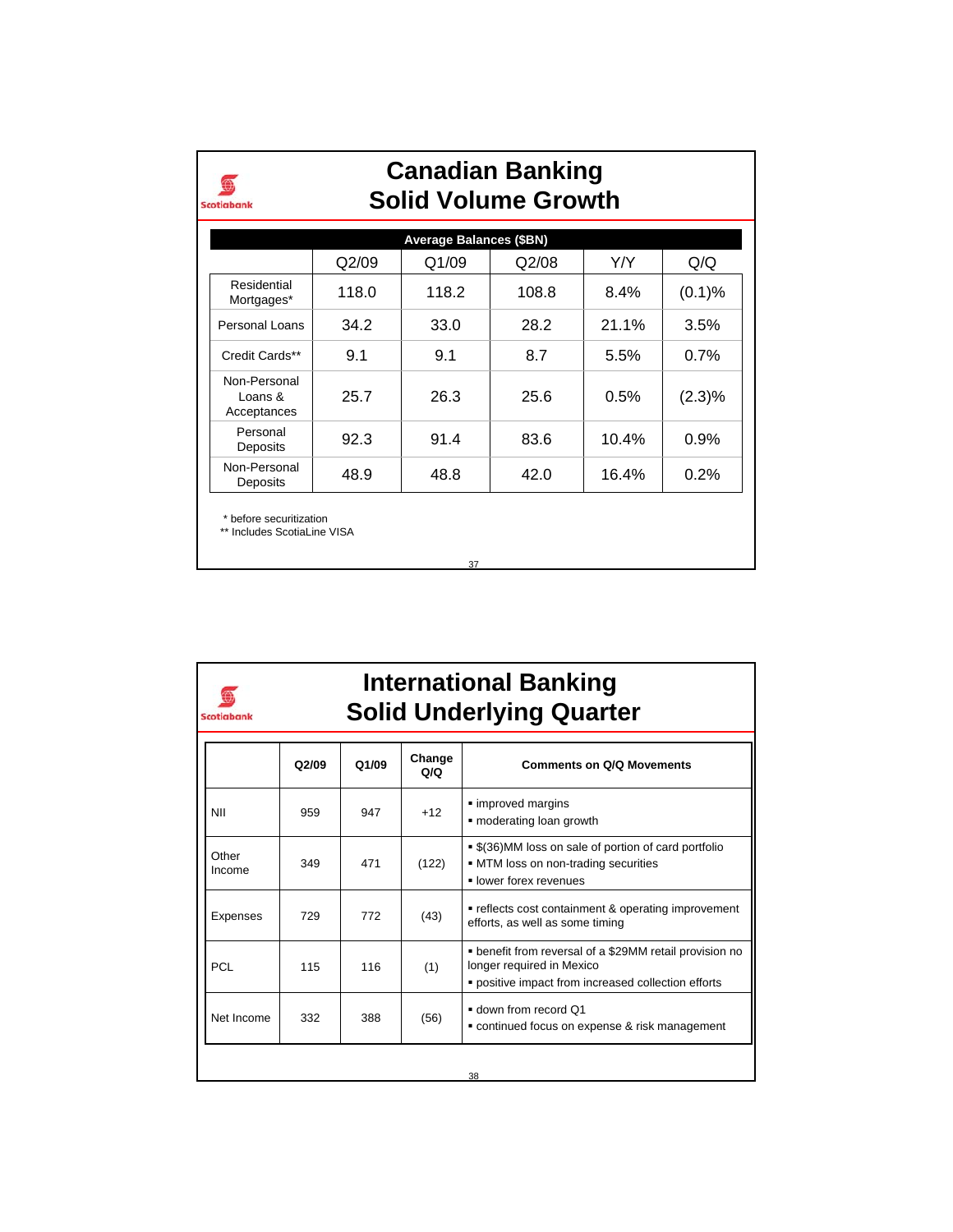

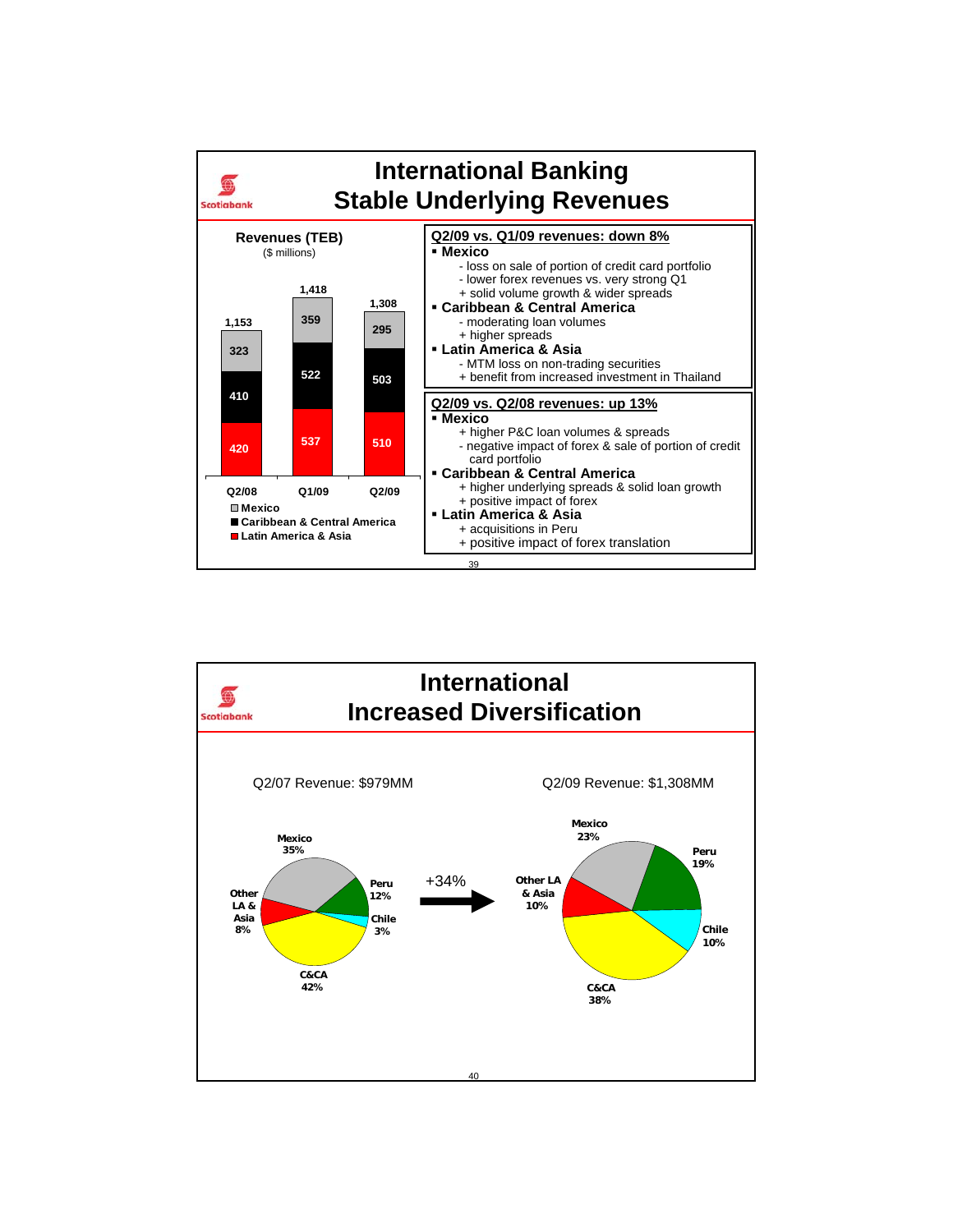| Real GDP Growth %    |                   |        |       |       |  |  |
|----------------------|-------------------|--------|-------|-------|--|--|
|                      | 2000-2007<br>Avg. | 2008e  | 2009f | 2010f |  |  |
| Mexico               | 2.9               | 1.3    | (4.5) | 1.7   |  |  |
| Peru                 | 5.1               | 9.8    | 3.5   | 3.8   |  |  |
| Chile                | 4.4               | 3.2    | (1.0) | 2.0   |  |  |
| Jamaica              | 1.5               | (0.6)  | (3.0) | 0.5   |  |  |
| Trinidad &<br>Tobago | 8.2               | 3.0    | (0.5) | 2.5   |  |  |
| Costa Rica           | 4.7               | 3.0    | (0.5) | 1.5   |  |  |
| <b>DR</b>            | 5.4               | 5.3    | 0.0   | 1.5   |  |  |
|                      |                   |        | 2009f | 2010f |  |  |
|                      |                   | Canada | (2.6) | 1.7   |  |  |
|                      |                   | U.S.   | (2.9) | 1.8   |  |  |

| Scotlabank        | <b>Scotia Capital</b><br><b>Record Quarter, Despite Rise in PCLs</b> |       |               |                                                                                                                           |  |  |  |  |  |
|-------------------|----------------------------------------------------------------------|-------|---------------|---------------------------------------------------------------------------------------------------------------------------|--|--|--|--|--|
| (SMM)             | Q2/09                                                                | Q1/09 | Change<br>Q/Q | <b>Comments on Q/Q Movements</b>                                                                                          |  |  |  |  |  |
| ΝIΙ               | 345                                                                  | 338   | $+7$          | " wider spreads & higher loan origination fees,<br>partially offset by small decrease in average loans                    |  |  |  |  |  |
| Other<br>Income   | 502                                                                  | 366   | $+1.36$       | stronger trading revenues                                                                                                 |  |  |  |  |  |
| <b>Expenses</b>   | 231                                                                  | 291   | $+60$         | . lower performance based compensation & other<br>personnel costs<br>• Q1/09 expense level was high vs. 8 quarter average |  |  |  |  |  |
| <b>PCL</b>        | 159                                                                  | 10    | (149)         | • \$50MM auto sectoral provision<br>• One large U.S. account & a few smaller accounts in<br>the U.S. & Canada             |  |  |  |  |  |
| <b>Net Income</b> | 328                                                                  | 300   | $+28$         | ■ record quarter<br><b>strong &amp; diversified revenues &amp; lower expenses</b><br>offset higher PCLs                   |  |  |  |  |  |
|                   |                                                                      |       |               | 42                                                                                                                        |  |  |  |  |  |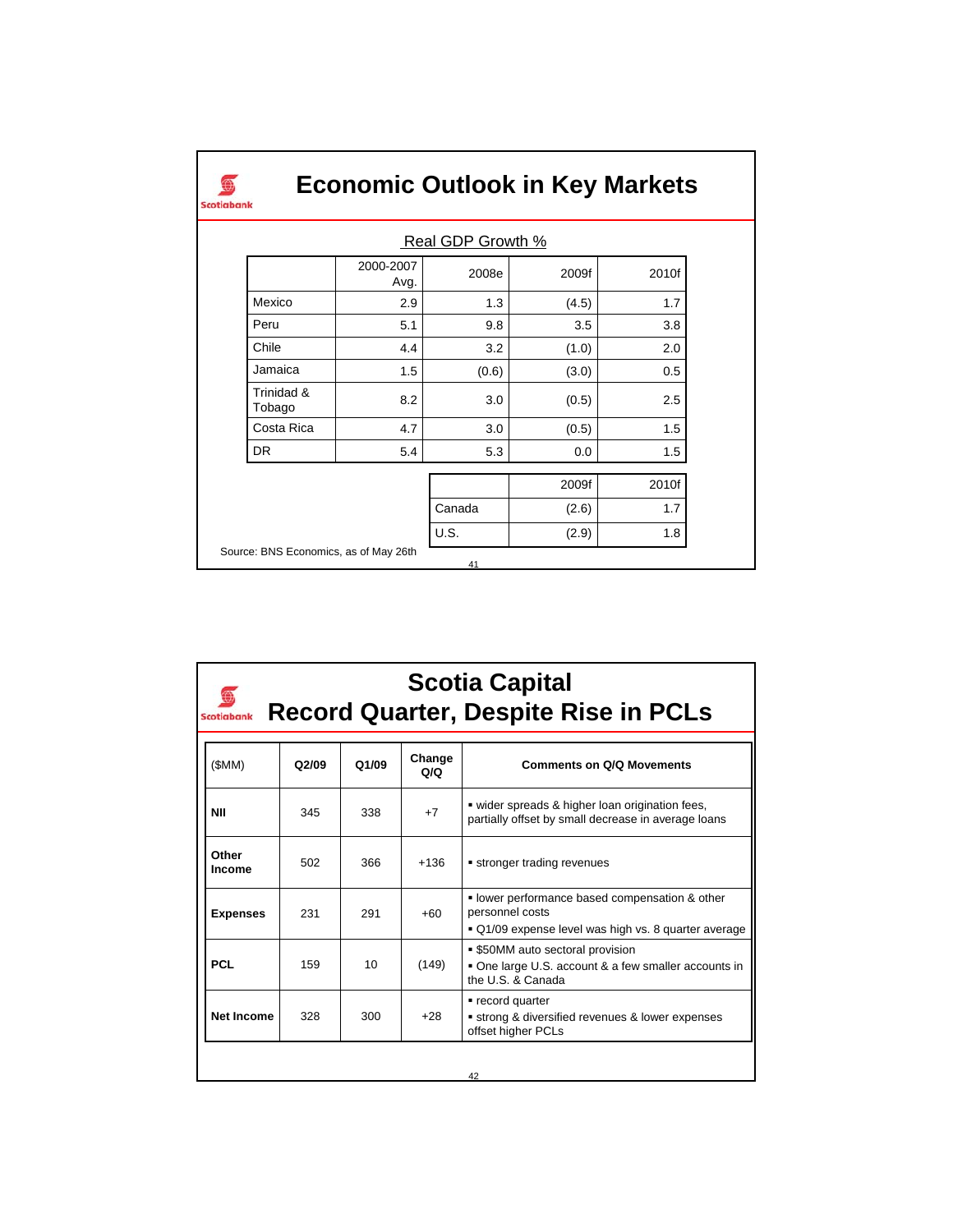

| <b>Impact of Forex</b><br><b>Scotiabank</b> |                    |                      |       |                   |  |  |  |  |  |
|---------------------------------------------|--------------------|----------------------|-------|-------------------|--|--|--|--|--|
| Impact (\$ millions)                        | Q2/09 vs.<br>52/08 |                      |       | Q2/09 vs.<br>1/09 |  |  |  |  |  |
| Net Interest Income (TEB)                   | 120                |                      |       | (1)               |  |  |  |  |  |
| Other Income                                | 43                 |                      |       | 6                 |  |  |  |  |  |
| Non-interest expenses                       | (44)               |                      |       | 1                 |  |  |  |  |  |
| Net income                                  | 73                 |                      |       | 4                 |  |  |  |  |  |
| <b>EPS (diluted)</b>                        | 7 cents            |                      |       |                   |  |  |  |  |  |
|                                             |                    | <b>Average Rates</b> |       |                   |  |  |  |  |  |
|                                             | Q2/09              | Q1/09                | Q2/08 |                   |  |  |  |  |  |
| \$US/\$CAD                                  | 0.80               | 0.82                 | 0.99  |                   |  |  |  |  |  |
| Mexican peso/\$CAD                          | 11.51              | 11.06                | 10.62 |                   |  |  |  |  |  |
| Peruvian new sol/\$CAD                      | 2.54               | 2.56                 | 2.84  |                   |  |  |  |  |  |
| Chilean peso/\$CAD                          | 482.1<br>44        | 531.0                | 454.8 |                   |  |  |  |  |  |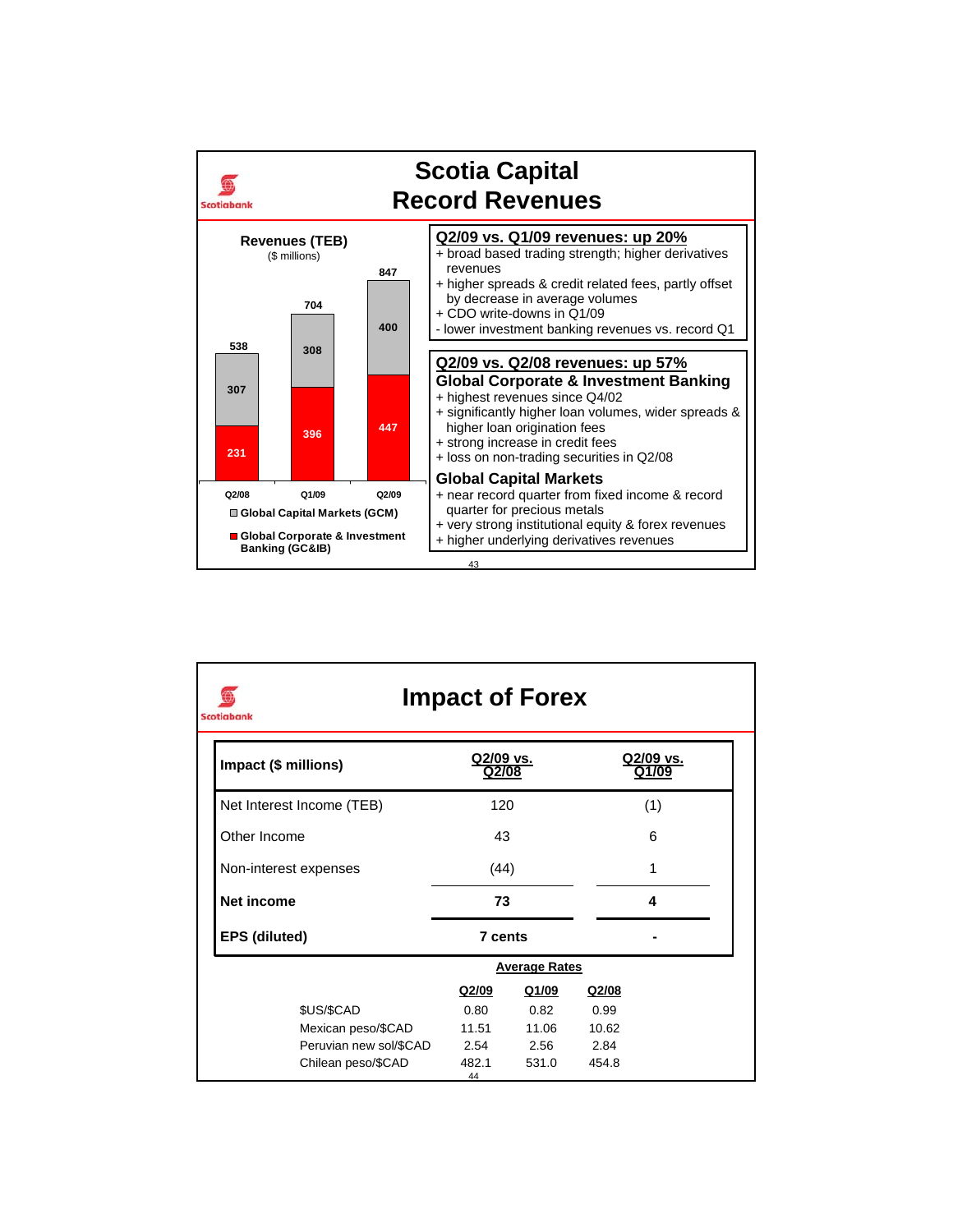| <b>Gross Impaired Loans</b><br><b>Scotiabank</b> |       |       |       |       |       |  |  |  |  |
|--------------------------------------------------|-------|-------|-------|-------|-------|--|--|--|--|
| \$ millions                                      |       |       |       |       |       |  |  |  |  |
|                                                  | Q2/08 | Q3/08 | Q4/08 | Q1/09 | Q2/09 |  |  |  |  |
| Canadian P&C                                     |       |       |       |       |       |  |  |  |  |
| Retail                                           | 444   | 472   | 523   | 621   | 747   |  |  |  |  |
| Commercial                                       | 244   | 228   | 238   | 262   | 307   |  |  |  |  |
|                                                  | 688   | 700   | 761   | 883   | 1,054 |  |  |  |  |
| International P&C                                |       |       |       |       |       |  |  |  |  |
| Retail                                           | 664   | 688   | 833   | 997   | 1,110 |  |  |  |  |
| Commercial                                       | 604   | 674   | 776   | 919   | 994   |  |  |  |  |
|                                                  | 1,268 | 1,362 | 1,609 | 1,916 | 2,104 |  |  |  |  |
| Scotia Capital                                   | 56    | 101   | 124   | 186   | 439   |  |  |  |  |
| Total                                            | 2,012 | 2,163 | 2,494 | 2,985 | 3,597 |  |  |  |  |
| % loans & acceptances                            | 0.74  | 0.76  | 0.82  | 0.97  | 1.20  |  |  |  |  |
|                                                  |       | 45    |       |       |       |  |  |  |  |

| Scotiabank                               |       |       | <b>Gross Impaired Loan Formations</b>                                                        |
|------------------------------------------|-------|-------|----------------------------------------------------------------------------------------------|
| \$ millions                              | Q1/09 | Q2/09 | <b>Canadian Retail: higher formations in</b><br>residential mortgages, auto-related          |
| <b>Canadian P&amp;C</b>                  |       |       | portfolios & revolving credit                                                                |
| - Retail                                 | 328   | 436   | <b>Canadian Commercial: classification of</b>                                                |
| - Commercial                             | 31    | 115   | several small accounts                                                                       |
|                                          | 359   | 551   |                                                                                              |
| <b>International P&amp;C</b><br>- Retail | 336   | 266   | Int'l. Retail: lower formations due to<br>assistance programs for credit worthy<br>customers |
| - Commercial                             | 142   | 97    |                                                                                              |
|                                          | 478   | 363   | Int'l. Commercial: classification of a<br>number of accounts in Puerto Rico, Chile &<br>Peru |
| <b>Scotia Capital</b>                    |       |       |                                                                                              |
| - Canada                                 |       | 167   | Scotia Capital: classification of a large real                                               |
| $- U.S.$                                 | 60    | 149   | estate finance company in U.S. & Canada,                                                     |
|                                          | 60    | 316   | manufacturer in Canada and two real estate                                                   |
| Total                                    | 897   | 1,230 | accounts in U.S.                                                                             |
|                                          |       |       | 46                                                                                           |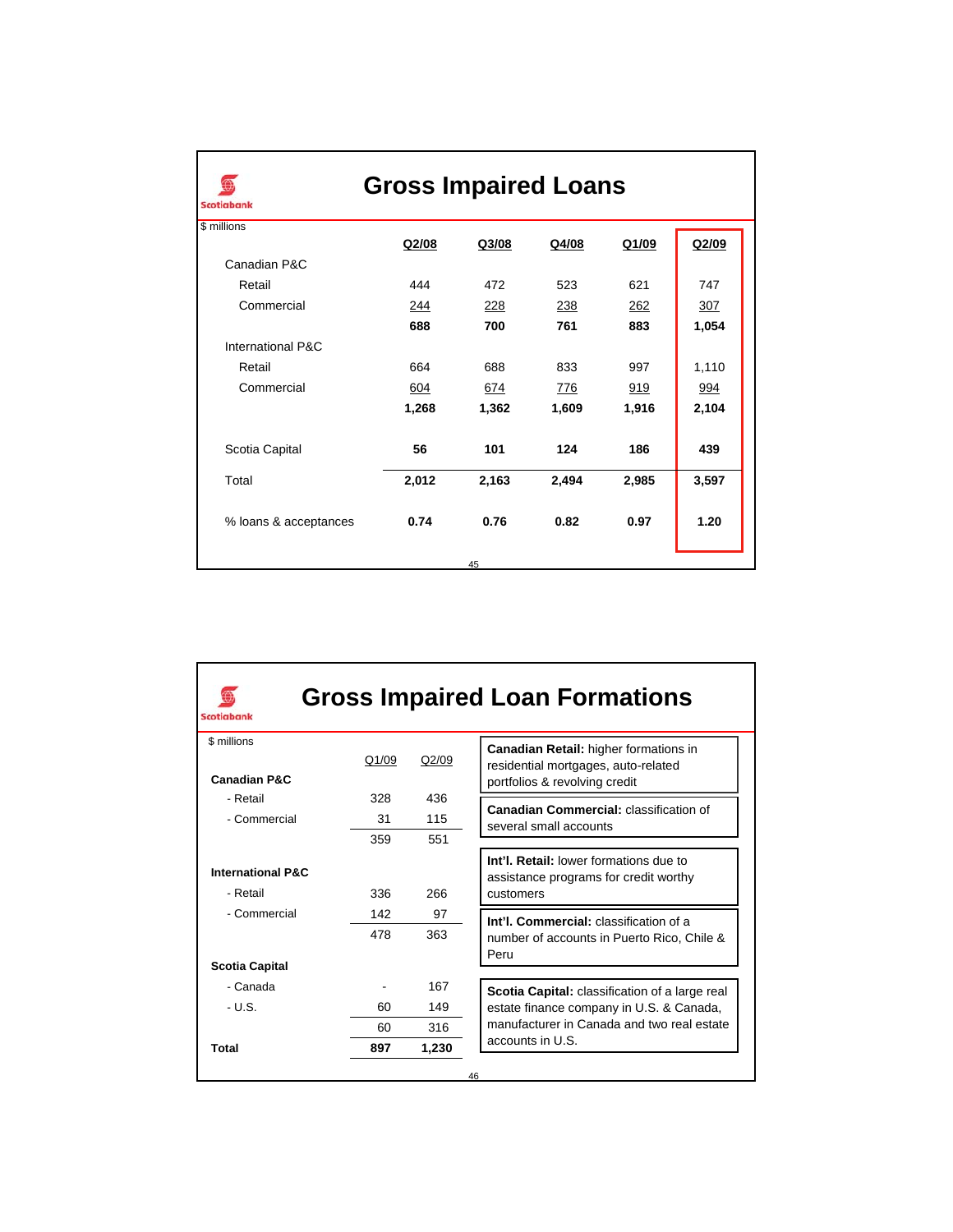

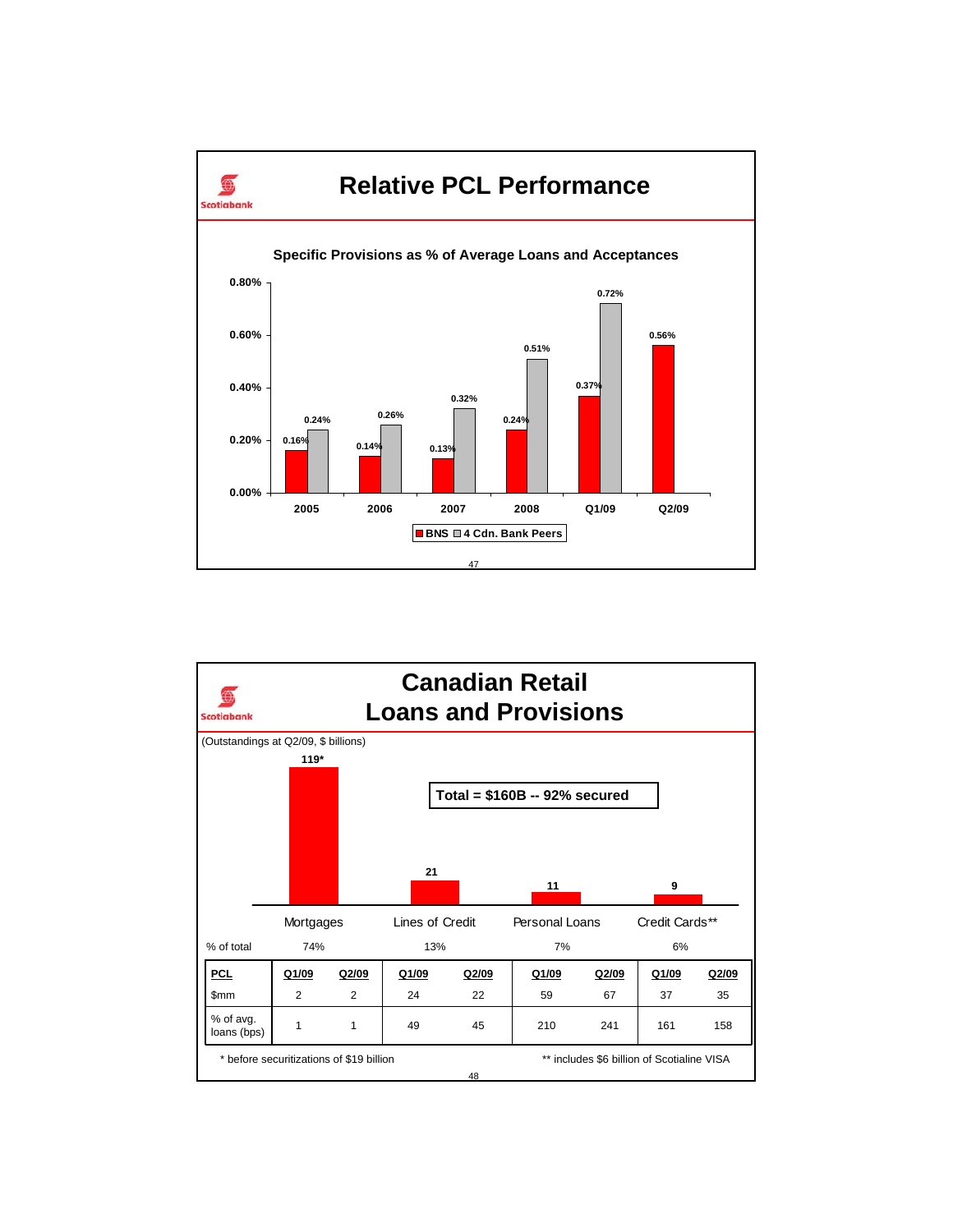

# **Bank-Sponsored Multi-Seller Conduits**

| (Q2/09, \$ billions)                                  | Canadian<br><b>Conduits</b> | U.S.<br>Conduit        |
|-------------------------------------------------------|-----------------------------|------------------------|
| Funded assets                                         | 2.5<br>(Q1/09: 3.4)         | 5.6<br>(Q1/09: 7.3)    |
| Weighted-average: rating (equivalent)<br>life (years) | AA- or higher<br>1.1        | 74% A or higher<br>1.4 |

### **Volume down 24% vs. last quarter**

#### **Assets mostly receivables**

 $\bigoplus$ Scotiabank

- auto loans/leases: 44%, trade: 22%, equipment loans: 12%, diversified ABS: 11%
- **No direct CDO or CLO exposure**